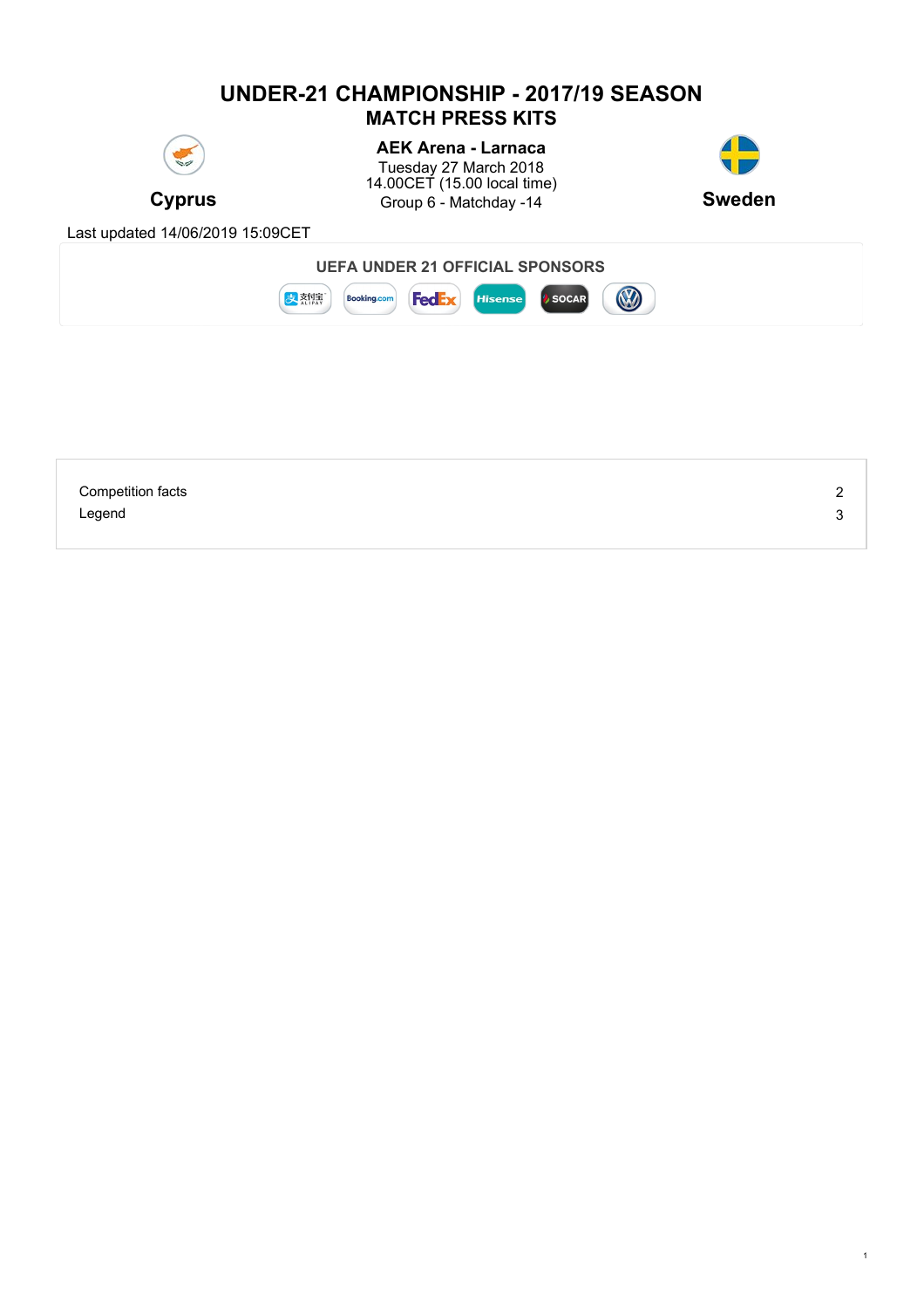2

# **Competition facts**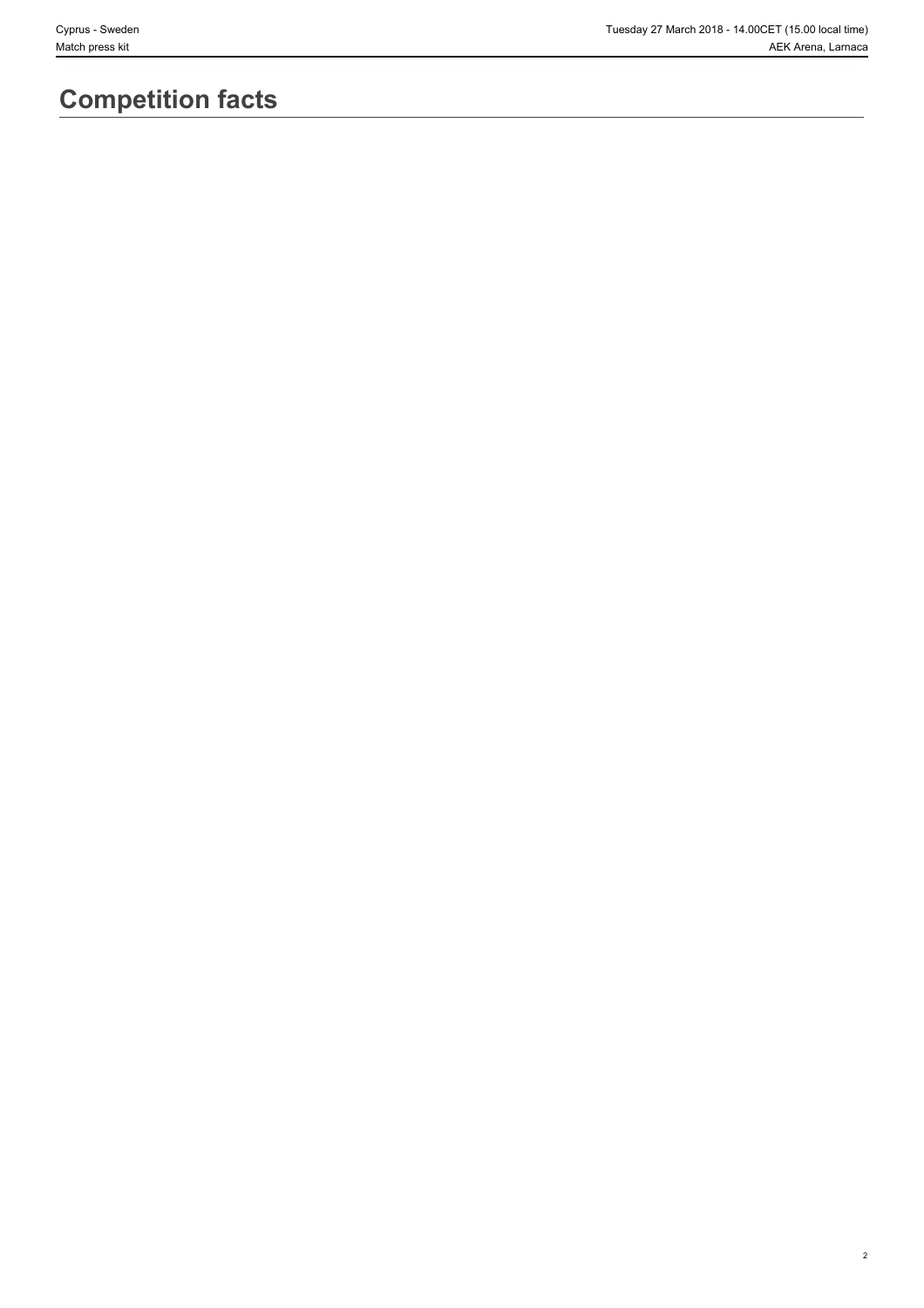# **Legend**

### **:: Squad list**

**No:** number **DoB:** date of birth **Qual:** qualifying **FT:** final tournament **Pld:** played **Gls:** goals **Overall U21:** final tournament only

#### **:: Match officials**

**Nat:** nationality **DoB:** date of birth

**Under-21:** Total matches officiated in the UEFA European U21 Championship including all qualifying round matches. Matches as the fourth official are not included in these statistics. These are the official statistics considered valid for communicating official records in the competition.

**UEFA:** Total matches officiated in all UEFA competitions including all qualifying round matches. Matches where the official has acted as the fourth official are not included in these statistics. These are the official statistics considered valid for communicating official records in the competition.

#### **:: Group statistics/Tournament schedule**

**Pos:** position **Pld:** played **W:** won **D:** drawn **L:** lost **GF:** goals for **GA:** goals against **Pts:** points

#### **:: NOTE: All-time statistics**

Goals totals include the outcome of disciplinary decisions (eg. match forfeits when a 3-0 result is determined). Goals totals do not include goals scored from the penalty mark during a penalty shoot-out.

# **Competitions**

**UCL**: UEFA Champions League **ECCC**: European Champion Clubs' Cup **UEL**: UEFA Europa League **UCUP**: UEFA Cup **UCWC**: UEFA Cup Winners' Cup **SCUP**: UEFA Super Cup **UIC**: UEFA Intertoto Cup **ICF**: Inter-Cities Fairs Cup

### **Club competitions National team competitions**

| <b>EURO:</b> UEFA European Football Championship |  |
|--------------------------------------------------|--|
| <b>WC: FIFA World Cup</b>                        |  |
| <b>CONFCUP: FIFA Confederations Cup</b>          |  |
| <b>FRIE:</b> Friendly internationals             |  |
| <b>U21FRIE:</b> Under-21 friendly internationals |  |
| U21: UEFA European Under-21 Championship         |  |
| U17: UEFA Under-17 Championship                  |  |
| U16: UEFA European Under-16 Championship         |  |
| U19: UEFA Under-19 Championship                  |  |
| U18: UEFA European Under-18 Championship         |  |
| <b>WWC: FIFA Women's World Cup</b>               |  |
| <b>WEURO:</b> UEFA European Women's Championship |  |
| <b>Other abbreviations</b>                       |  |

## **Competition stages**

| <b>F</b> : Final                   | <b>GS:</b> Group stage             | (aet): After extra time                            | pens: Penalties               |
|------------------------------------|------------------------------------|----------------------------------------------------|-------------------------------|
| <b>GS1: First group stage</b>      | <b>GS2: Second group stage</b>     | <b>No.: Number</b>                                 | og: Own goal                  |
| <b>3QR:</b> Third qualifying round | <b>R1:</b> First round             | ag: Match decided on away                          | P: Penalty                    |
| <b>R2:</b> Second round            | <b>R3:</b> Third round             | qoals                                              | agg: Aggregate                |
| <b>R4: Fourth round</b>            | <b>PR:</b> Preliminary round       | <b>PId:</b> Matches played                         | <b>AP:</b> Appearances        |
| <b>SF: Semi-finals</b>             | <b>QF:</b> Quarter-finals          | <b>Pos.: Position</b>                              | <b>Comp.: Competition</b>     |
| $R16$ : round of 16                | <b>QR:</b> Qualifying round        | <b>Pts: Points</b>                                 | <b>D</b> : Drawn              |
| R32: Round of 32                   | <b>1QR:</b> First qualifying round | R: Sent off (straight red card) DoB: Date of birth |                               |
| <b>1st:</b> first leg              | <b>2QR:</b> Second qualifying      | <b>Res.: Result</b>                                | <b>ET:</b> Extra Time         |
|                                    | round                              | sg: Match decided by silver                        | <b>GA:</b> Goals against      |
| 2nd: second leg                    | FT: Final tournament               | goal                                               | t: Match decided by toss of a |
| PO: Play-off                       | <b>ELITE:</b> Elite round          |                                                    | coin                          |
| <b>Rep: Replay</b>                 | 3rdPO: Third-place play-off        | <b>GF:</b> Goals for                               | W: Won                        |
| PO - FT: Play-off for Final        | <b>GS-FT:</b> Group stage – final  | gg: Match decided by golden Y: Booked              |                               |
| Tournament                         | tournament                         | goal                                               | $L:$ Lost                     |
|                                    |                                    | Y/R: Sent off (two yellow                          | <b>Nat.: Nationality</b>      |
|                                    |                                    | cards)                                             | N/A: Not applicable           |

**f**: Match forfeited